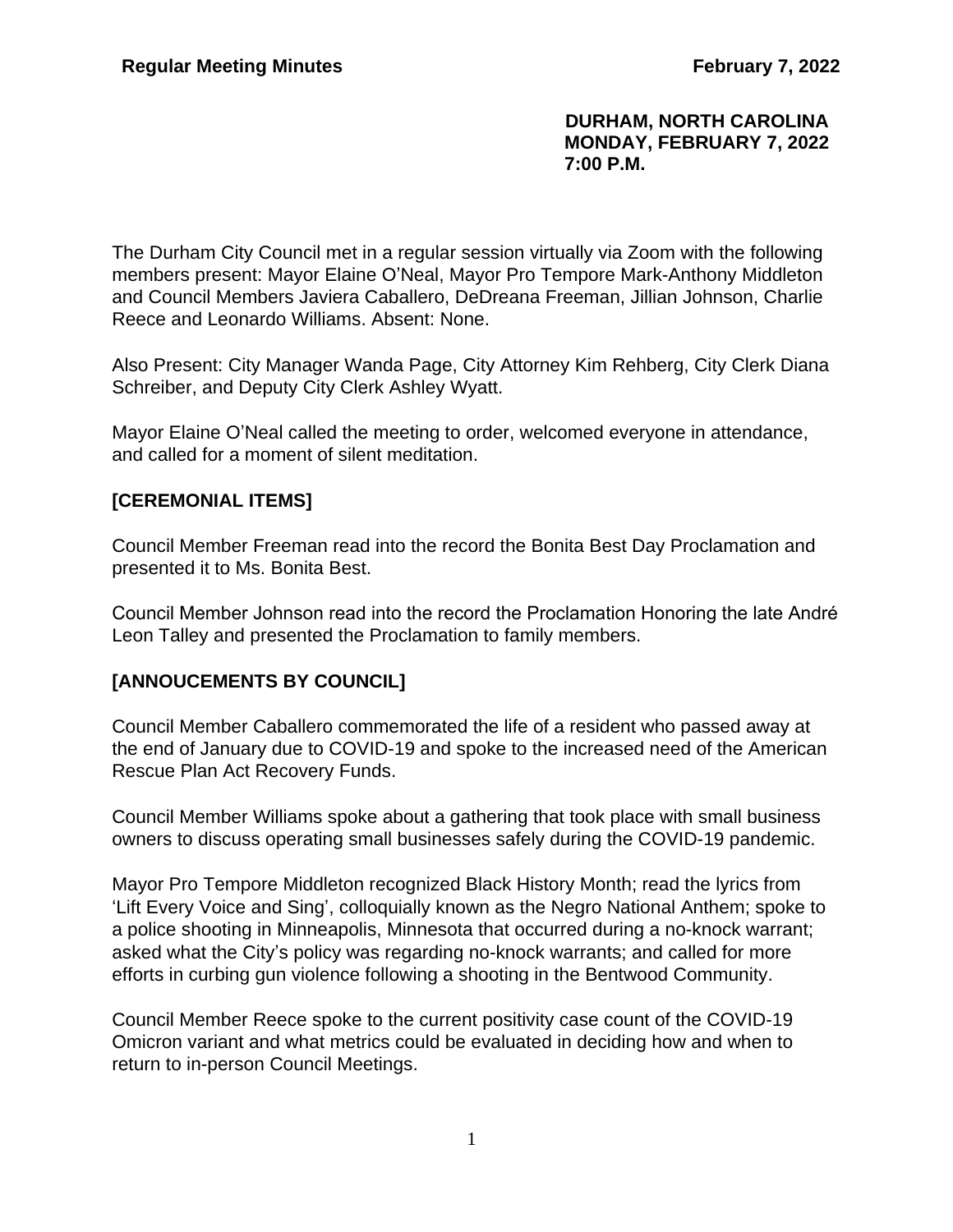Mayor O'Neal highlighted her time at a recent conference in Washington, DC; echoed the concerns surrounding COVID-19; and called attention to gun violence across the country that often was related to the lack of affordable housing.

# **[PRIORITY ITEMS OF THE CITY MANAGER, CITY ATTORNEY AND CITY CLERK]**

City Manager Page noted that Agenda Item 2 had additional information requested by Council.

City Attorney Rehberg and City Clerk Schreiber had no priority items.

## **[CONSENT AGENDA]**

## **SUBJECT: ITEM 1: APPROVAL OF CITY COUNCIL MINUTES (PR# 15182)**

**MOTION** by Council Member Freeman, seconded by Council Member Reece, to approve the City Council minutes for the following meetings: December 6, 2021 City Council Meeting; December 9, 2021 Work Session; December 20, 2021 City Council Meeting and December 21, 2021 Work Session, was approved at 7:28 p.m. by the following vote: Ayes: Mayor O'Neal, Mayor Pro Tempore Middleton and Council Members Caballero, Freeman, Johnson, Reece, and Williams. Noes: None. Absent: None.

### **SUBJECT: ITEM 2: INTERLOCAL AGREEMENT (ILA) WITH DURHAM COUNTY TO SUPPORT THE COUNTY'S COMMUNITY INTERVENTION AND SUPPORT SERVICES DEPARTMENT (PR# 15193)**

**MOTION** by Council Member Freeman, seconded by Council Member Reece, to resolve that the City Manager be authorized to execute an Interlocal Agreement to convey funds not to exceed \$50,000 to Durham County to support the Community Intervention and Support Services Department, was approved at 7:28 p.m. by the following vote: Ayes: Mayor O'Neal, Mayor Pro Tempore Middleton and Council Members Caballero, Freeman, Johnson, Reece, and Williams. Noes: None. Absent: None.

### **SUBJECT: ITEM 4: CONTRACT WITH COMMUNITY HOME TRUST, INC., TO SERVE AS DOWN PAYMENT ASSISTANCE PROGRAM ADMINISTRATOR (PR# 15139)**

**MOTION** by Council Member Freeman, seconded by Council Member Reece, to authorize the City Manager to execute a contract with Community Home Trust, Inc. in the amount of \$450,000, funded with Dedicated Housing Funds, to serve as the Down Payment Assistance Program Administrator, was approved at 7:28 p.m. by the following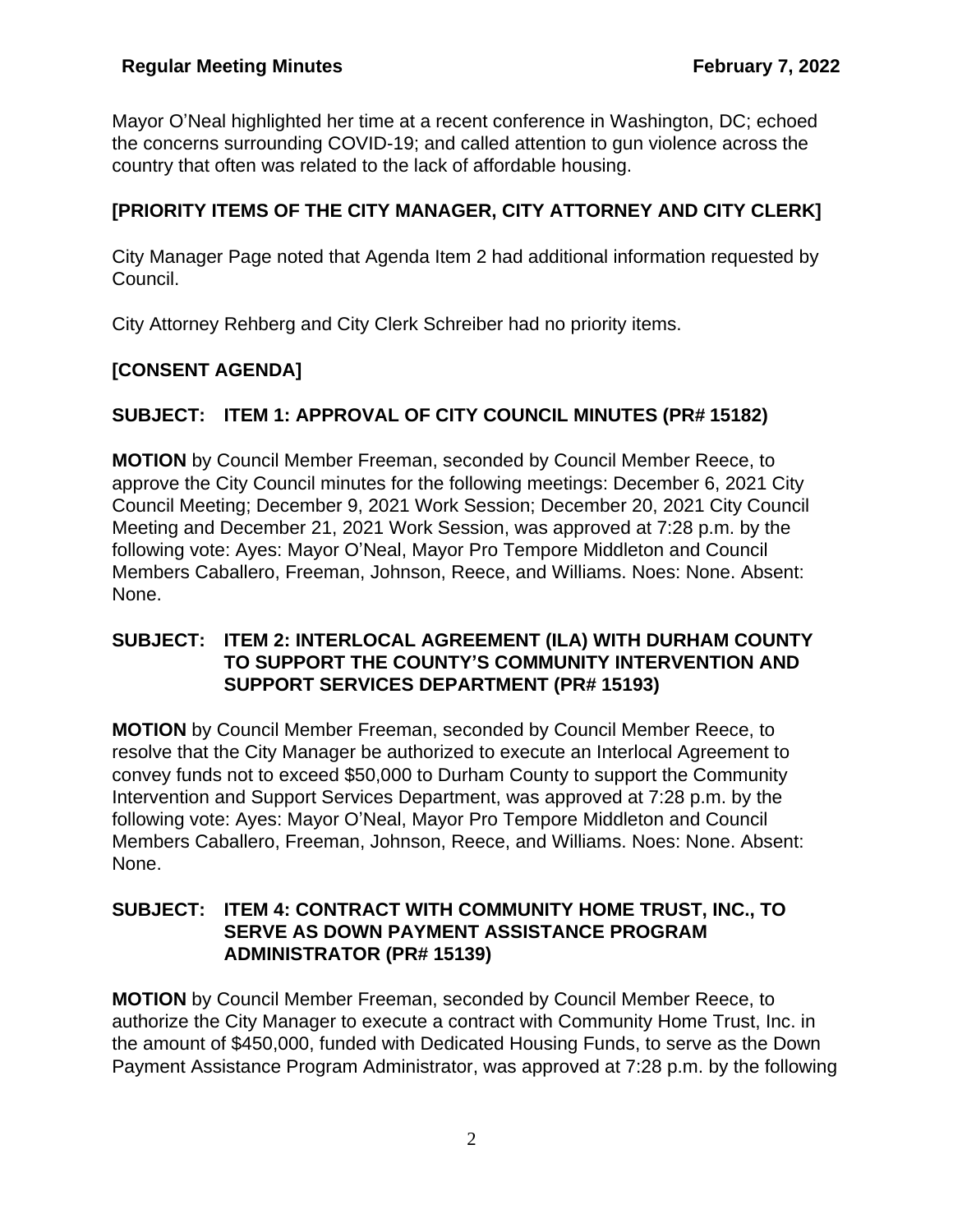vote: Ayes: Mayor O'Neal, Mayor Pro Tempore Middleton and Council Members Caballero, Freeman, Johnson, Reece, and Williams. Noes: None. Absent: None.

## **SUBJECT: ITEM 5: STATE CONTACT PURCHASE – TWO (2) TANDEM AXLE DUMP TRUCKS (PR# 15188)**

**MOTION** by Council Member Freeman, seconded by Council Member Reece, to authorize the City Manager to execute a contract with Transource, Inc., for the purchase of two (2) tandem axle dump trucks in the amount of \$442,010.80, was approved at 7:28 p.m. by the following vote: Ayes: Mayor O'Neal, Mayor Pro Tempore Middleton and Council Members Caballero, Freeman, Johnson, Reece, and Williams. Noes: None. Absent: None.

## **SUBJECT: ITEM 6: MANDATORY WEEKLY COVID -19 TESTING CONTRACT AMENDMENT (PR# 15192)**

**MOTION** by Council Member Freeman, seconded by Council Member Reece, to authorize the City Manager to amend the contract with CVS Health for weekly onsite COVID-19 testing through June 2022 for an additional amount not to exceed \$1,209,600; and To authorize the City Manager to negotiate any additional changes so long as the testing contract total amount does not exceed \$2,049,040, was approved at 7:28 p.m. by the following vote: Ayes: Mayor O'Neal, Mayor Pro Tempore Middleton and Council Members Caballero, Freeman, Johnson, Reece, and Williams. Noes: None. Absent: None.

## **SUBEJCT: ITEM 7: WELCOMING AMERICA GRANT FUND TO FOSTER BELONGING (PR# 15187)**

**MOTION** by Council Member Freeman, seconded by Council Member Reece, to authorize the City Manager to execute the Grant Agreement from Welcoming America in the amount of Forty Thousand Dollars (\$40,000); and to adopt the Grant Budget Ordinance for Welcoming America Fund to Foster Belonging, was approved at 7:28 p.m. by the following vote: Ayes: Mayor O'Neal, Mayor Pro Tempore Middleton and Council Members Caballero, Freeman, Johnson, Reece, and Williams. Noes: None. Absent: None.

## **ORDINANCE #15904**

## **SUBJECT: ITEM 8: 2021 CONNECT AND PROTECT: LAW ENFORCEMENT BEHAVIORAL HEALTH RESPONSES PROGRAM GRANT PROJECT ORDINANCE (PR# 15165)**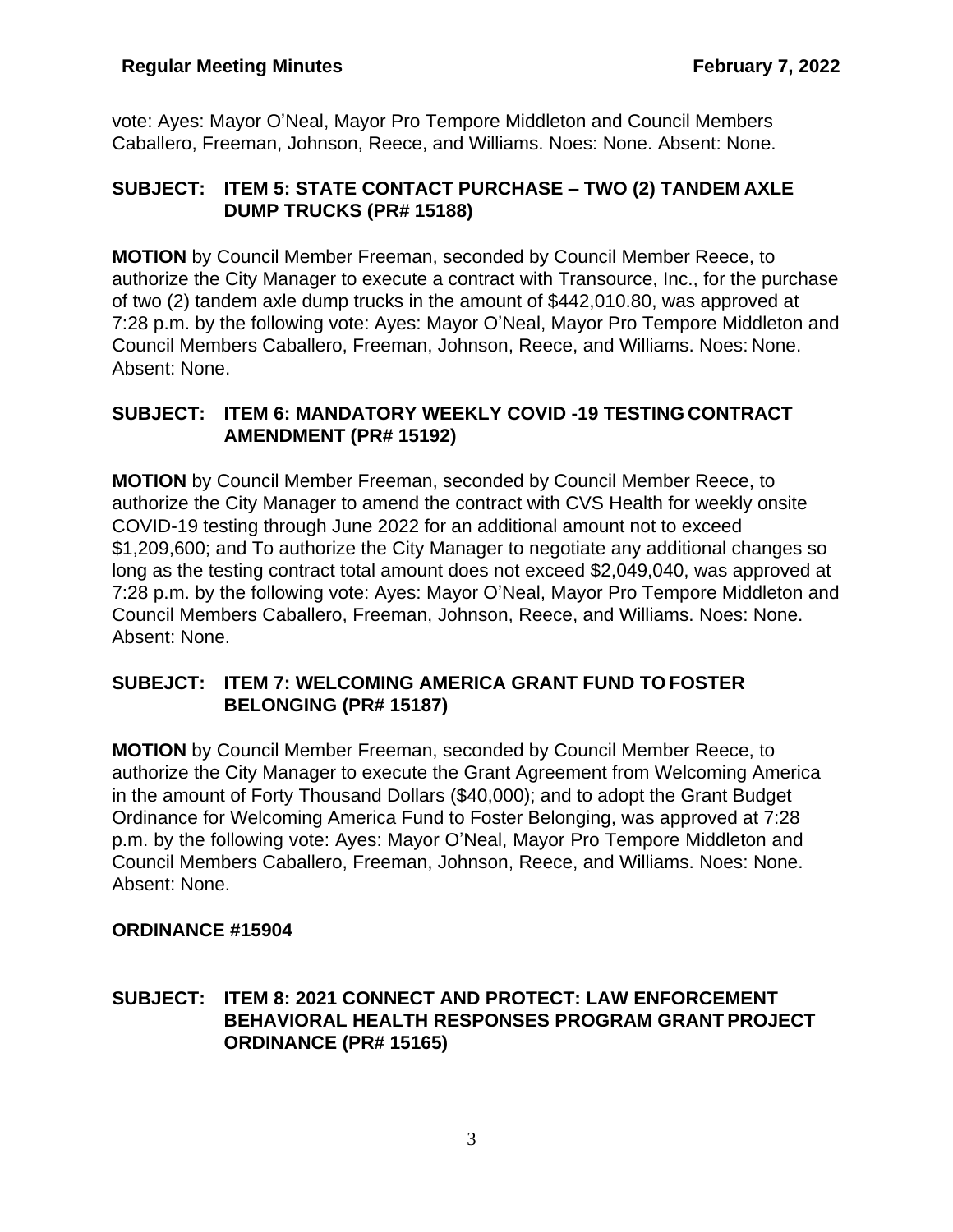**MOTION** by Council Member Freeman, seconded by Council Member Reece, to authorize the City Manager to accept the 2021 Connect and Protect: Law Enforcement Behavioral Responses Program grant by executing the grant documents; and

To adopt the 2021 Connect and Protect: Law Enforcement Behavioral Responses Program Grant Project Ordinance in the amount of \$848,337 was approved at 7:28 p.m. by the following vote: Ayes: Mayor O'Neal, Mayor Pro Tempore Middleton and Council Members Caballero, Freeman, Johnson, Reece, and Williams. Noes: None. Absent: None.

## **ORDINANCE #15905**

## **[GENERAL BUSINESS AGENDA]**

## **SUBJECT: ITEM 3: 2022 UNITED WAY OF THE GREATER TRIANGLE GRANT BUDGET ORIDANCE (PR# 15180)**

Lara Khalil, Youth Initiatives Manager, introduced the item to Council.

Adil Ortiz, a resident of Durham, spoke to the source of the funding for the grant; raised concerns regarding misinformation she believed was being spread about the program; and called for the community to work together.

Council Member Freeman thanked Ms. Khalil and her team for their work on the item and offered her support. She also thanked Ms. Ortiz for being a community activist for many years.

Mayor Pro Tempore Middleton stated that he was confident in the stewards of the funding and believed that they were going to manage those funds in accordance with the city values.

Council Member Johnson asked who the additional partners were in the program.

Ms. Khalil listed the following: Charles Hamilton Houston Foundation, Communities in Partnership, Durham Beyond Policing, Earth, Sea, and Land Collective, Foro de Padres, Spirit House, Village of Wisdom. WE ARE, EPIC, Duke, and Student U.

Council Member Johnson asked if any of the partners had ongoing campaigns around education.

Ms. Khalil stated that she did not know.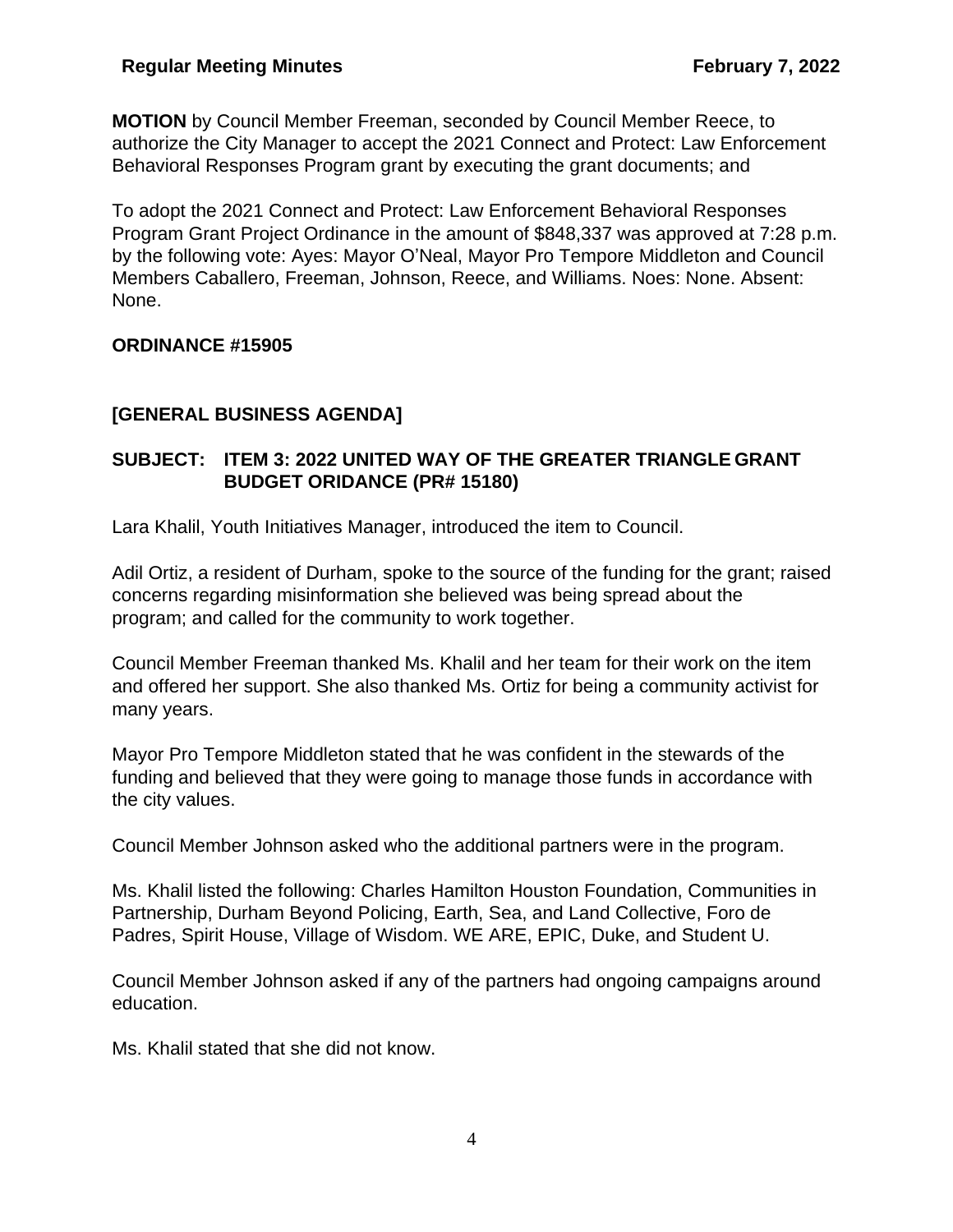Council Member Johnson asked if staff knew what the interest of the Walton Family Foundation was as it related to the item.

Ms. Kahlil stated that she could not speak to the interests of the foundation; however, the funding opportunity aligned with work that was already being done in Durham.

Council Member Johnson asked if staff had any concerns about the grant source and if there was an internal evaluation process on accepting grants when they are proposed.

Ms. Khalil stated that they evaluated what the grantor was requiring or if there were strings attached. She also noted that the proposed funds were for general operating costs.

Council Member Johnson expressed concerns around why the grantor was interested in contributing to the City of Durham; however, she was supportive of the mission and the organizations that would be receiving the funds.

Council Member expressed concerns regarding the grant source, but was supportive of the item and its use within the community.

Council Member Williams acknowledged the concerns of his colleagues. He also called for additional funding as long as there were no strings attached.

Council Member Freeman noted that the original funding went to the United Way of the Greater Triangle and that the United Way would be dispersing the funds.

**MOTION** by Council Member Freeman, seconded by Mayor Pro Tempore Middleton, to authorize the City Manager to execute the Community Impact Funding Agreement with United Way of the Greater Triangle; and

To adopt the 2022 United Way of the Greater Triangle Grant Budget Ordinance, in the amount of \$15,000, was approved at 7:52 p.m. by the following vote: Ayes: Mayor O'Neal, Mayor Pro Tempore Middleton and Council Members Caballero, Freeman, Johnson, Reece, and Williams. Noes: None. Absent: None.

#### **ORDINANCE #15906**

#### **[GENERAL BUSINESS AHENDA – PUBLIC HEARINGS]**

**SUBJECT: ITEM 11: CONSOLIDATED ANNEXATION NC 55 AND HOPSON (PR# 15190)**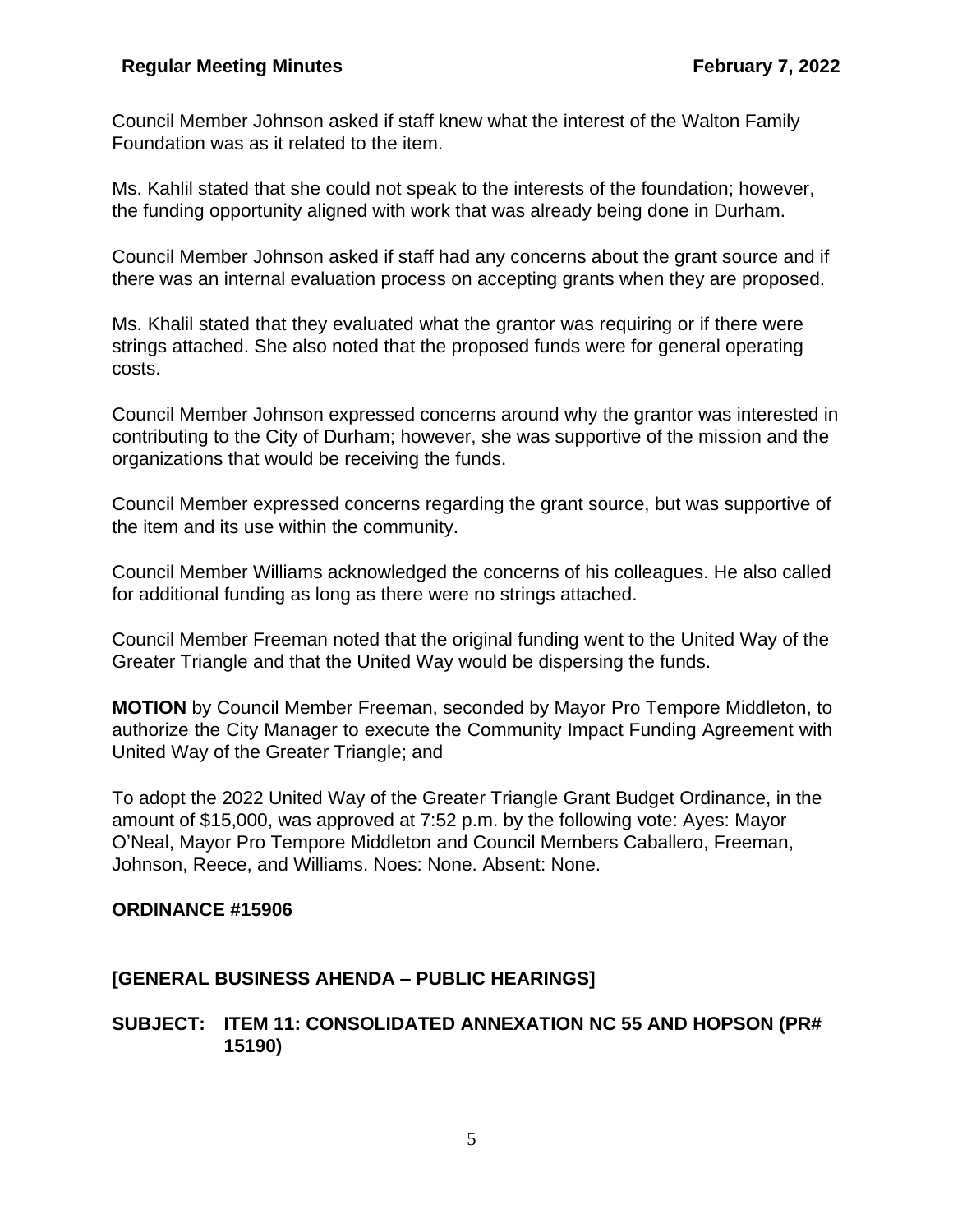#### **Regular Meeting Minutes February 7, 2022**

Michael Stock, Senior Planner, stated for the record that the City-County Planning Department hearing item had been advertised and noticed in accordance with state and local law and that affidavits of the notices were on file in the Planning Department and provide the following staff report:

The consolidated annexation and rezoning request was continued from the January 3, 2022 Council meeting in order for the applicant to revise their application regarding the four parcels they requested to be rezoned to IL. Those parcels were zoned RR and CN, and the applicant was proposing IL with a text-only development plan (IL(D)) which was to prohibit the list of uses found on the last page of the zoning map change application. The other six parcels being considered for annexation were zoned IL and had been requested to remain IL zoning.

Mayor O'Neal opened the public hearing and asked for any speakers to the item.

Patrick Byker, a representative for the applicant, spoke in favor of the item and asked for Council's support. He highlighted the 1,000-foot buffer and the updated list of prohibited uses.

Martha Berry, a resident of Wake County, whose property was adjacent to the proposed development expressed concerns about lights, construction noise, traffic concerns, and the buffer. She also advocated for a park and walking trails in the area.

Mr. Byker stated that Ms. Berry was 1,000 feet away from the nearest structure which complied with Unified Development Ordinance.

Seeing no additional speakers, Mayor O'Neal declared the public hearing closed.

Council Member Reece asked if the developer was required to maintain the buffer that they previously referenced.

Mr. Stock stated that it was not a commitment since they submitted a text-only development plan.

Mayor Pro Tempore Middleton expressed his support for the item and recognized that the applicant had updated the list of restricted uses as requested by Council at the January 3rd meeting.

Council Member Freeman asked if conversations were had with neighboring counties, due to the size of the property.

Mr. Stock stated that no conversations with neighboring counties took place since the entire property was located within Durham County.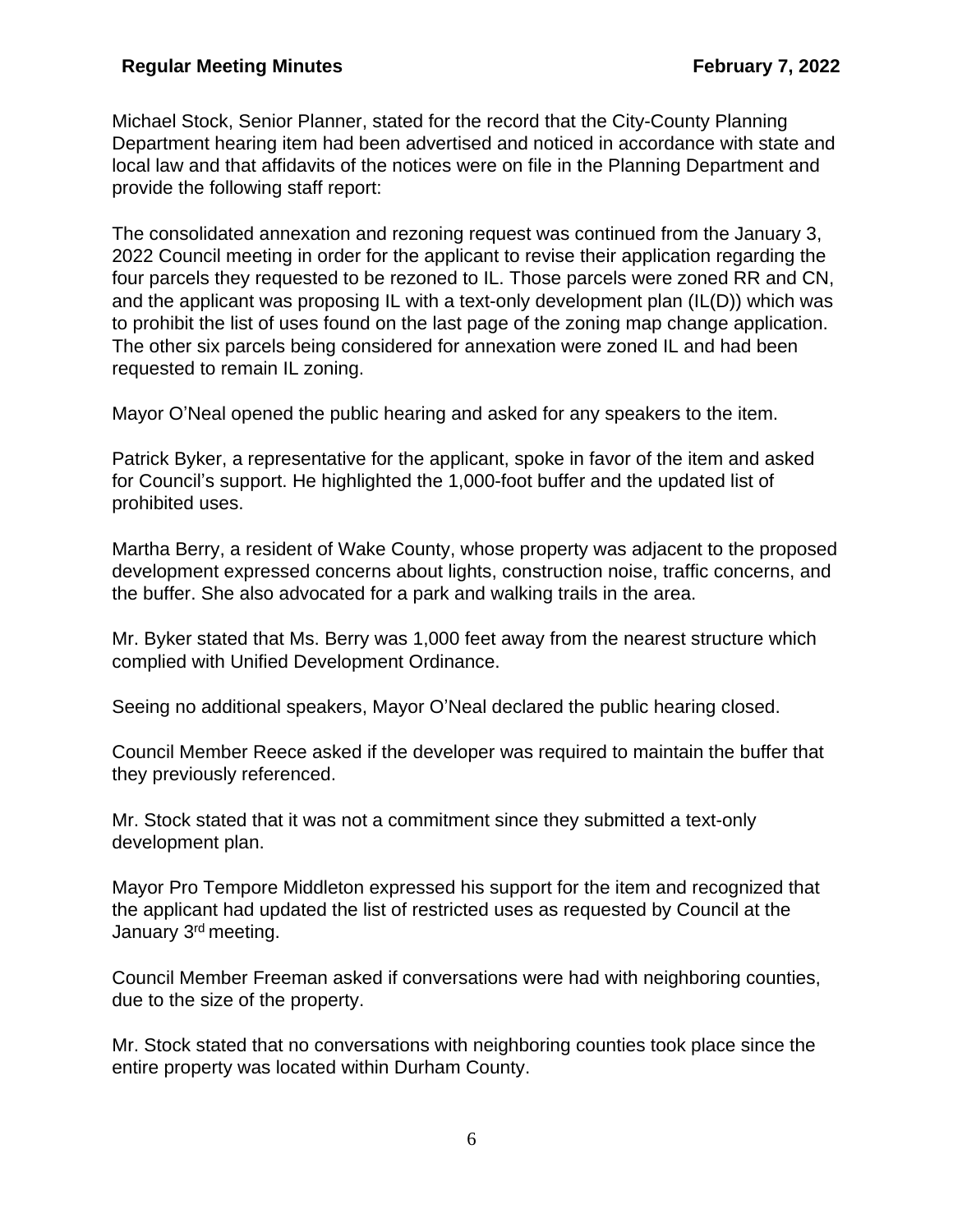Council Member Freeman expressed concern that conversations were not being had since water, noise and light had no barriers. She reinforced the need to be good neighbors to the Wake and Chatham Counties.

Council Member Reece asked if there was more to the property than what was indicated on the aerial photo before Council.

Mr. Stock stated that there were several parcels shown between two maps. Some parcels were included in the Annexation Petition and the others only required a direct translation of the zoning.

Council Member Reece asked what was to happen with the clay pit.

Mr. Byker deferred to his colleague Andy Smith who stated that the clay pit was filled in.

Council Member Caballero asked if the restricted uses applied to the entirety of the property or the parcels indicated on the aerial map.

Mr. Stock stated that the restricted uses were only in regard to the parcels on the aerial map.

Council Member Caballero asked for clarification on where the restricted uses would apply.

Mr. Stock advised that the parcels that were only getting the direct translation would not have the restricted uses applied.

Council Member Freeman stated that she would not be able to support the item and called for more open space coordination with neighboring entities.

Mr. Smith stated that they had no intention of developing any of the items that had restricted uses on the direct only translation parcels; however, there was no legal way for them to include that in the application.

Council Member Reece stated that he would not be able to support the item andcited the lack of information surrounding what was going to be built on that piece of land as the basis for his position.

Council Member Williams asked for more clarification regarding Council Member Reece's concerns.

Mr. Byker responded that there was no mechanism to limit uses under the translational zoning requirements.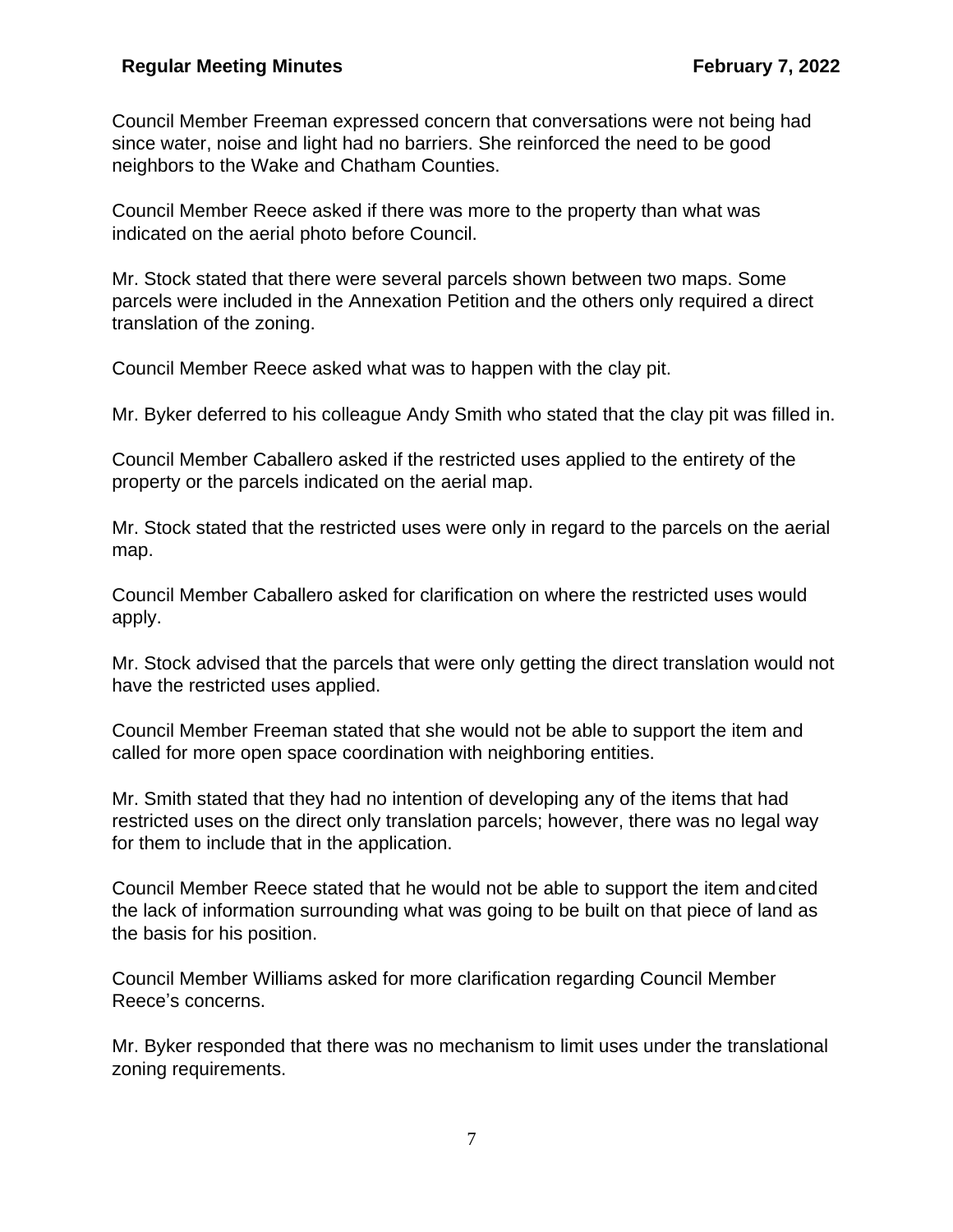Mayor Pro Tempore Middleton appreciated the robust conversation on the item and noted that the asks made of the developer at the last meeting had been met.

Council Member Williams echoed the comments made by Mayor Pro Tempore Middleton.

Mayor O'Neal noted the lack of specificity was a concern for her.

Mr. Byker responded that a full development plan would only have additional environmental factors addressed and no more information in regard to the restricted uses.

Council Member Johnson stated that she did not have concerns about the project itself, but more about the process.

Council Member Caballero expressed concerns about the item; however, she stated she would support the item due to its location and the dense amount of information that the staff provided.

Mayor O'Neal thanked the staff and her colleagues for the insightful conversation as they helped her to understand more about the process.

**MOTION** by Mayor Pro Tempore Middleton, seconded by Council Member Johnson, to adopt an Ordinance annexing 'NC 55 and Hopson' into the city of Durham effective March 31, 2022; and

To authorize the City Manager to enter into a utility extension agreement with Scannell Properties #539, LLC, was approved at 8:52 p.m. by the following vote: Ayes: Mayor O'Neal, Mayor Pro Tempore Middleton and Council Members Caballero, Johnson, and Williams. Noes: Council Members Freeman and Reece. Absent: None.

## **ORDINANCE #15907**

**MOTION** by Council Member Williams, seconded by Mayor Pro Tempore Middleton, to adopt an Ordinance amending the Unified Development Ordinance by taking property out of Industrial Light (IL); Falls/Jordan District B (F/J-B) (County Jurisdiction) and establishing the same as Industrial Light (IL); Falls/Jordan District B (F/J-B) (City Jurisdiction), was approved at 8:54 p.m. by the following vote: Ayes: Mayor O'Neal, Mayor Pro Tempore Middleton and Council Members Caballero, Johnson, and Williams. Noes: Council Members Freeman and Reece. Absent: None.

## **ORDINANCE #15908**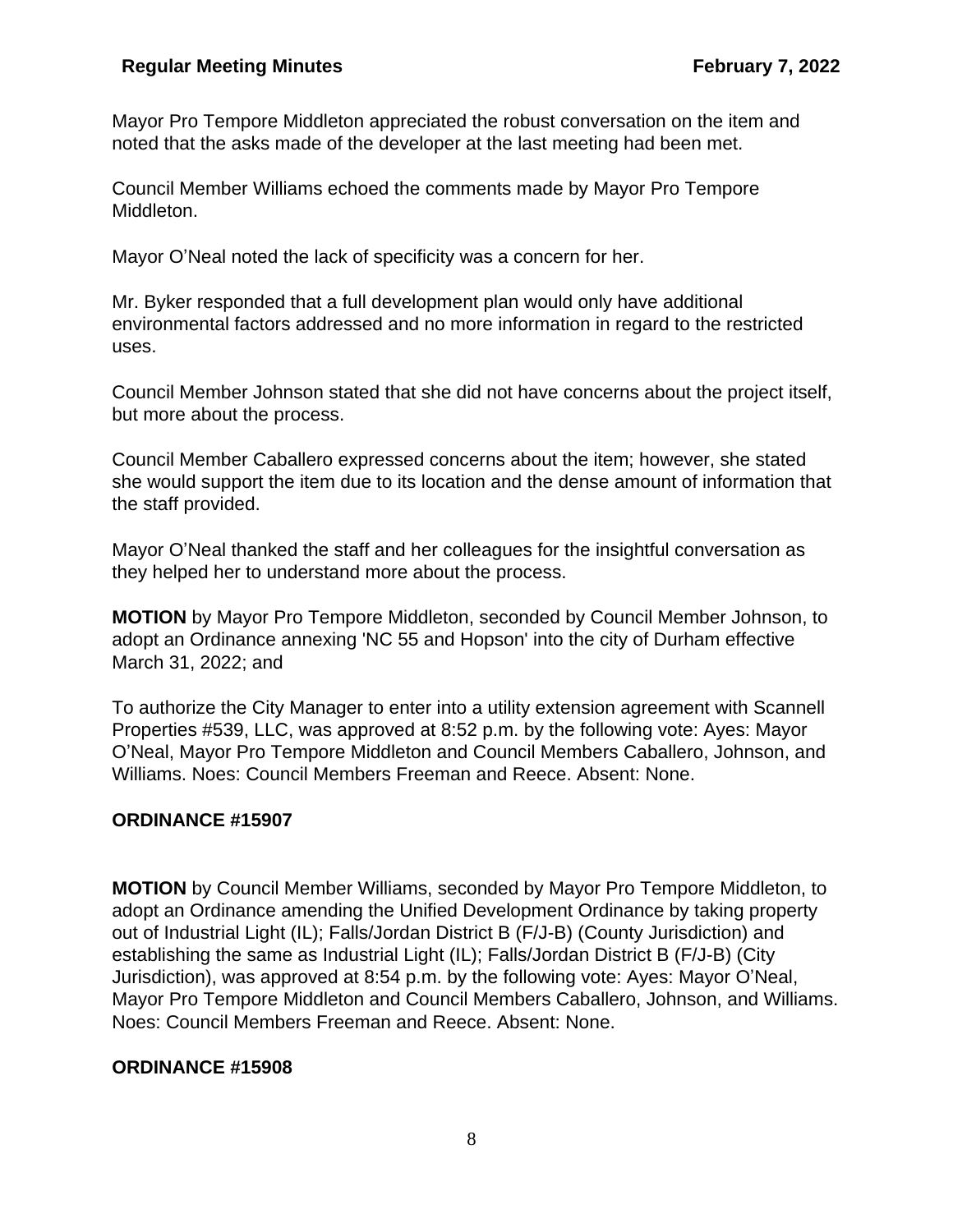**MOTION** by Council Member Williams, seconded by Council Member Johnson, to adopt an Ordinance amending the Unified Development Ordinance by taking property out of Residential Rural (RR) and Commercial Neighborhood (CN); Falls/Jordan District B (F/J-B) (County Jurisdiction) and establishing the same as Industrial Light with a textonly development plan (IL(D)); Falls/Jordan District B (F/J-B) (City Jurisdiction), was approved at 8:55 p.m. by the following vote: Ayes: Mayor O'Neal, Mayor Pro Tempore Middleton and Council Members Caballero, Johnson, and Williams. Noes: Council Members Freeman and Reece. Absent: None.

## **ORDINANCE #15909**

**MOTION** by Mayor Pro Tempore Middleton, seconded by Council Member Williams, to adopt an Ordinance amending the Unified Development Ordinance by taking property out of Residential Rural (RR); Falls/Jordan District B (F/J-B) (County Jurisdiction) and establishing the same as Industrial Light with a text-only development plan (IL(D)); Falls/Jordan District B (F/J-B) (City Jurisdiction), was approved at 8:56 p.m. by the following vote: Ayes: Mayor O'Neal, Mayor Pro Tempore Middleton and Council Members Caballero, Johnson, and Williams. Noes: Council Members Freeman and Reece. Absent: None.

## **ORDINANCE #15910**

**MOTION** by Mayor Pro Tempore Middleton, seconded by Council Member Caballero, to adopt a Consistency Statement as required by NCGS 160D-605, was approved at 8:57 p.m. by the following vote: Ayes: Mayor O'Neal, Mayor Pro Tempore Middleton and Council Members Caballero, Freeman, Johnson, Reece, and Williams. Noes: None. Absent: None.

> UNIFIED DEVELOPMENT ORDINANCE ZONING MAP CHANGE CONSISTENCY STATEMENT BY THE DURHAM CITY COUNCIL REGARDING Z2100009 and Z2100040A, NC55 and Hopson

WHEREAS the Durham City Council, upon acting upon a zoning map change to the Unified Development Ordinance and pursuant to state statute GS 160D-605, is required to approve a statement describing how the action is consistent with the Durham Comprehensive Plan; and

WHEREAS the Durham City Council, upon acting upon a zoning map change to the Unified Development Ordinance and pursuant to state statute GS 160D-605, is required to provide a brief statement indicating how the action is reasonable and in the public interest.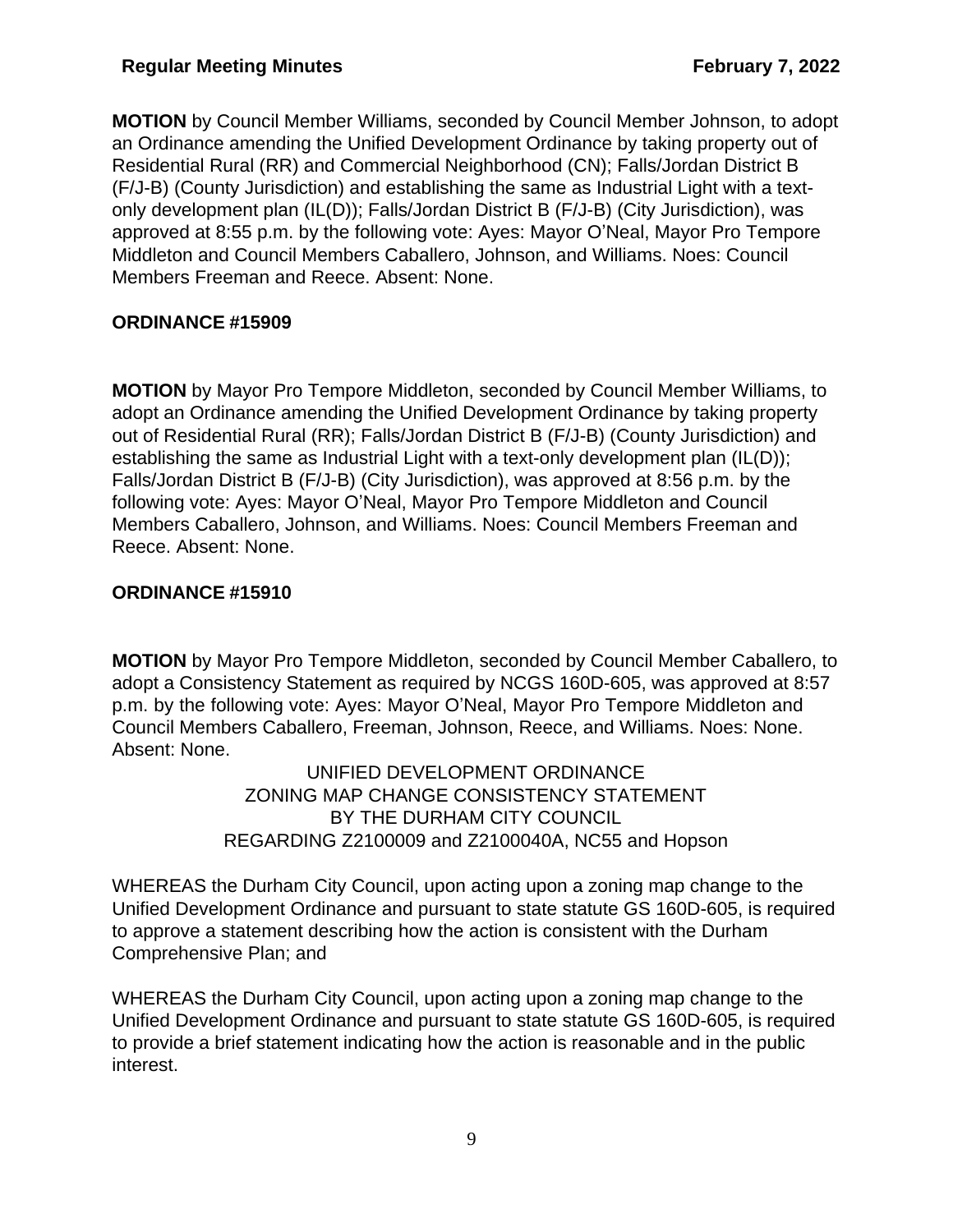#### NOW THEREFORE, BE IT ADOPTED BY THE DURHAM CITY COUNCIL AS APPROPRIATE:

### For Z2100009:

That final action regarding zoning map change Z2100009, NC55 and Hopson is based upon review of consistency with the Durham Comprehensive Plan and any other officially adopted plan that is applicable, as provided in the 'Consistency with Adopted Plans' and 'Reasonable and in the Public Interest' sections of the staff report and Attachment 13, 'Community Goals and Objectives'; regarding the subject 'Z2100009, NC55 and Hopson' along with additional agenda information provided to the City Council and information provided at the public hearing; and

Although the proposed zoning map change designation is inconsistent with the Future Land Use designation as provided on the Future Land Use Map (FLUM) of the Comprehensive Plan in Attachment 5, the zoning change will amend the FLUM to a designation consistent with the proposed zoning change and other land use designations in the vicinity of the subject area; and

It is the objective of the Durham City Council to have the Unified Development Ordinance promote regulatory efficiency and consistency and the health, safety, and general welfare of the community. This request promotes this by offering fair and reasonable development regulations supported by the 'Consistency with Adopted Plans' and 'Reasonable and in the Public Interest' sections of the staff report, the applicant's responses to the Community Goals and Objectives in Attachment 13; regarding the subject 'Z2100009, NC55 and Hopson' along with additional agenda information provided to the City Council and information provided at the public hearing. Therefore, the request is reasonable and in the public interest.

#### For Z2100009:

That final action regarding zoning map change Z2100009, NC55 and Hopson is based upon review of consistency with the Durham Comprehensive Plan and any other officially adopted plan that is applicable, as provided in the 'Consistency with Adopted Plans' and 'Reasonable and in the Public Interest' sections of the staff report and Attachment 13, 'Community Goals and Objectives'; regarding the subject 'Z2100009, NC55 and Hopson' along with additional agenda information provided to the City Council and information provided at the public hearing; and

Although the proposed zoning map change designation is inconsistent with the Future Land Use designation as provided on the Future Land Use Map (FLUM) of the Comprehensive Plan in Attachment 5, the zoning change will amend the FLUM to a designation consistent with the proposed zoning change and other land use designations in the vicinity of the subject area; and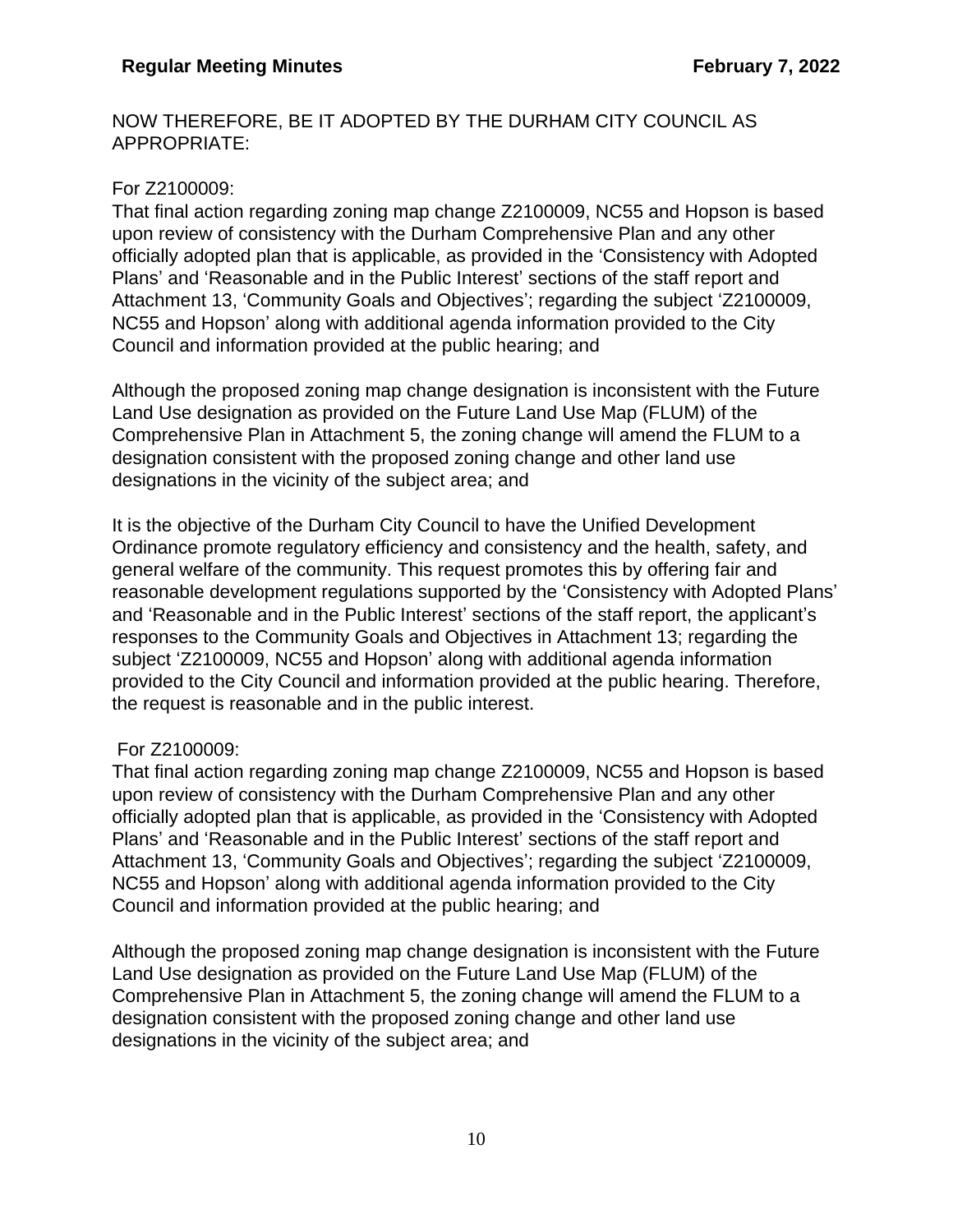It is the objective of the Durham City Council to have the Unified Development Ordinance promote regulatory efficiency and consistency and the health, safety, and general welfare of the community. This request promotes this by offering fair and reasonable development regulations supported by the 'Consistency with Adopted Plans' and 'Reasonable and in the Public Interest' sections of the staff report, the applicant's responses to the Community Goals and Objectives in Attachment 13; regarding the subject 'Z2100009, NC55 and Hopson' along with additional agenda information provided to the City Council and information provided at the public hearing. Therefore, the request is reasonable and in the public interest.

## For Z2100040A:

That final action is based upon review of consistency with the Durham Comprehensive Plan and any other officially adopted plan that is applicable;

That the proposed zoning map change designation is consistent with the Future Land Use Designation on the property; and

That the proposed zoning map change is reasonable and in the public interest based upon the information provided within the staff memo and associated documents submitted to the City Council, and the information provided through the public hearing.

## **SUBJECT: ITEM 12: CONSOLIDATED ANNEXATION - 3602 WESTMINSTER AVENUE (PR# 15183)**

Michael Stock, Senior Planner, stated for the record that the City-County Planning Department public hearing item had been advertised and noticed in accordance with state and local law and that affidavits of the notices were on file in the Planning Department and provide the following staff report:

The request was for a utility extension agreement, voluntary annexation and initial zoning map change for one parcel of land totaling 4.79 acres located at 3602 Westminster Avenue. The annexation petition was for a contiguous expansion of the existing corporate limits. The applicant was seeking annexation into the City limits to access City water and sewer services for the construction of their single-family residence.

The associated initial zoning request for the annexation petition was a direct translational zoning from Residential Rural (RR) under County jurisdiction to the same under City jurisdiction.

City staff had analyzed the potential impacts of the proposed development and reached the following two conclusions: 1) the proposed development of the property was found to be revenue positive based upon a cost-benefit analysis conducted by the City's Budget and Management Services Department and 2) City and County operational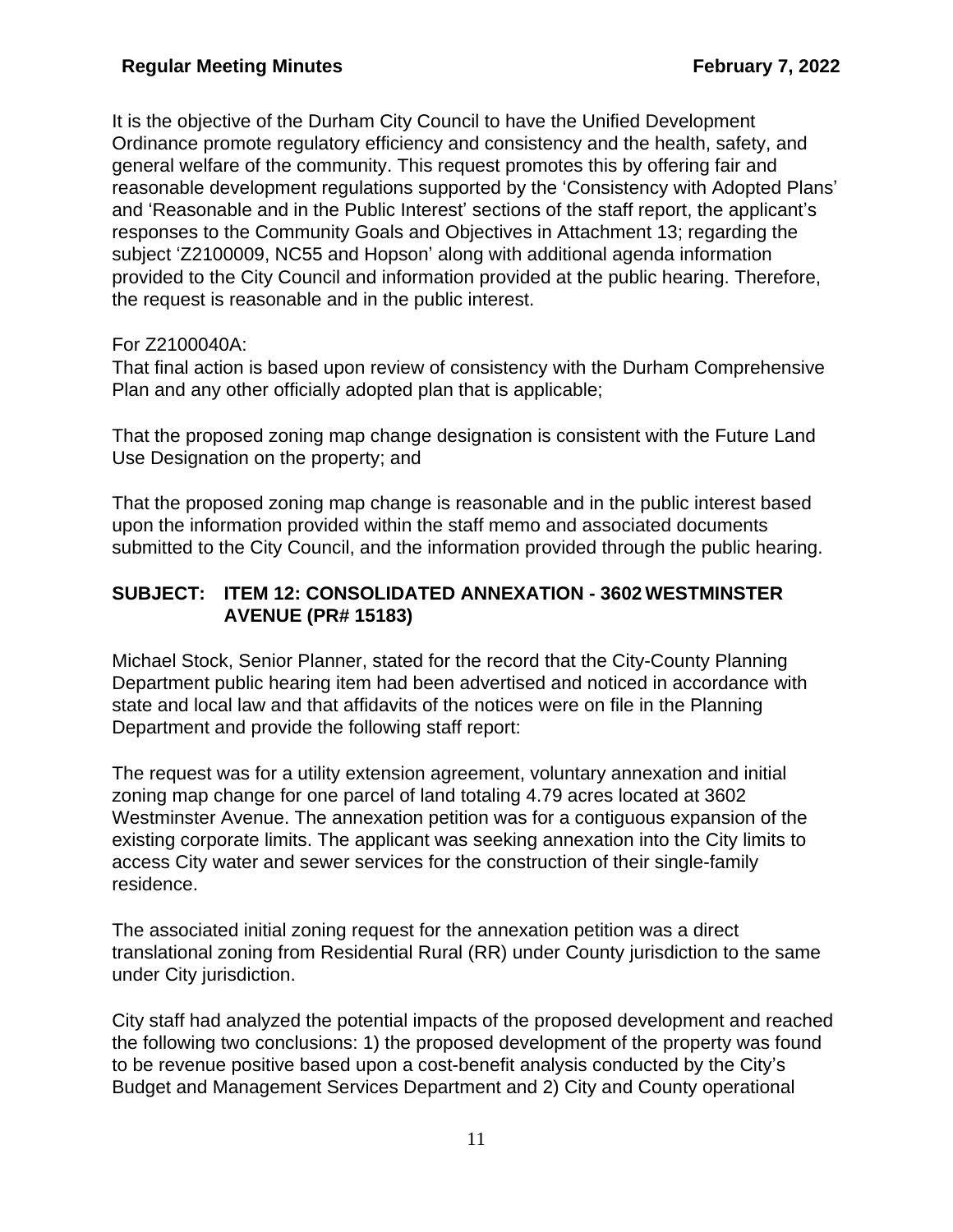departments had reviewed the request and had not identified significant, negative service delivery costs or impacts.

Mayor O'Neal opened the public hearing and called for any speakers to the item.

Seeing no additional speakers, Mayor O'Neal declared the public hearing closed.

Mayor Pro Tempore Middleton stated that he did not have any concerns with the item and intended to support it.

Council Member Reece echoed the comments made by Mayor Pro Tempore Middleton.

**MOTION** by Mayor Pro Tempore Middleton, seconded by Council Member Freeman, to adopt an Ordinance annexing '3602 Westminster Avenue' into the city of Durham effective March 31, 2022, and to authorize the City Manager to enter into a Utility Extension Agreement with Joseph Francisco Mena Suarez, was approved at 9:20 p.m. by the following vote: Ayes: Mayor O'Neal, Mayor Pro Tempore Middleton and Council Members Caballero, Freeman, Johnson, Reece, and Williams. Noes: None. Absent: None.

## **ORDINANCE #15911**

**MOTION** by Mayor Pro Tempore Middleton, seconded by Council Member Freeman, to adopt an Ordinance amending the Unified Development Ordinance by taking property out of the Residential Rural (RR)/Falls/Jordan Lake Watershed Protection District-B (F/J-B), County Jurisdiction and establishing the same as Residential Rural (RR)/ Falls/Jordan Lake Watershed Protection District-B (F/J-B), City Jurisdiction, was approved at 9:22 p.m. by the following vote: Ayes: Mayor O'Neal, Mayor Pro Tempore Middleton and Council Members Caballero, Freeman, Johnson, Reece, and Williams. Noes: None. Absent: None.

## **ORDINANCE #15912**

**MOTION** by Mayor Pro Tempore Middleton, seconded by Council Member Freeman, to adopt a Consistency Statement as required by NCGS 160D-605, was approved at 9:22 p.m. by the following vote: Ayes: Mayor O'Neal, Mayor Pro Tempore Middleton and Council Members Caballero, Freeman, Johnson, Reece, and Williams. Noes: None. Absent: None.

> UNIFIED DEVELOPMENT ORDINANCE ZONING MAP CHANGE CONSISTENCY STATEMENT BY THE DURHAM CITY COUNCIL REGARDING Z2100023A, 3602 Westminster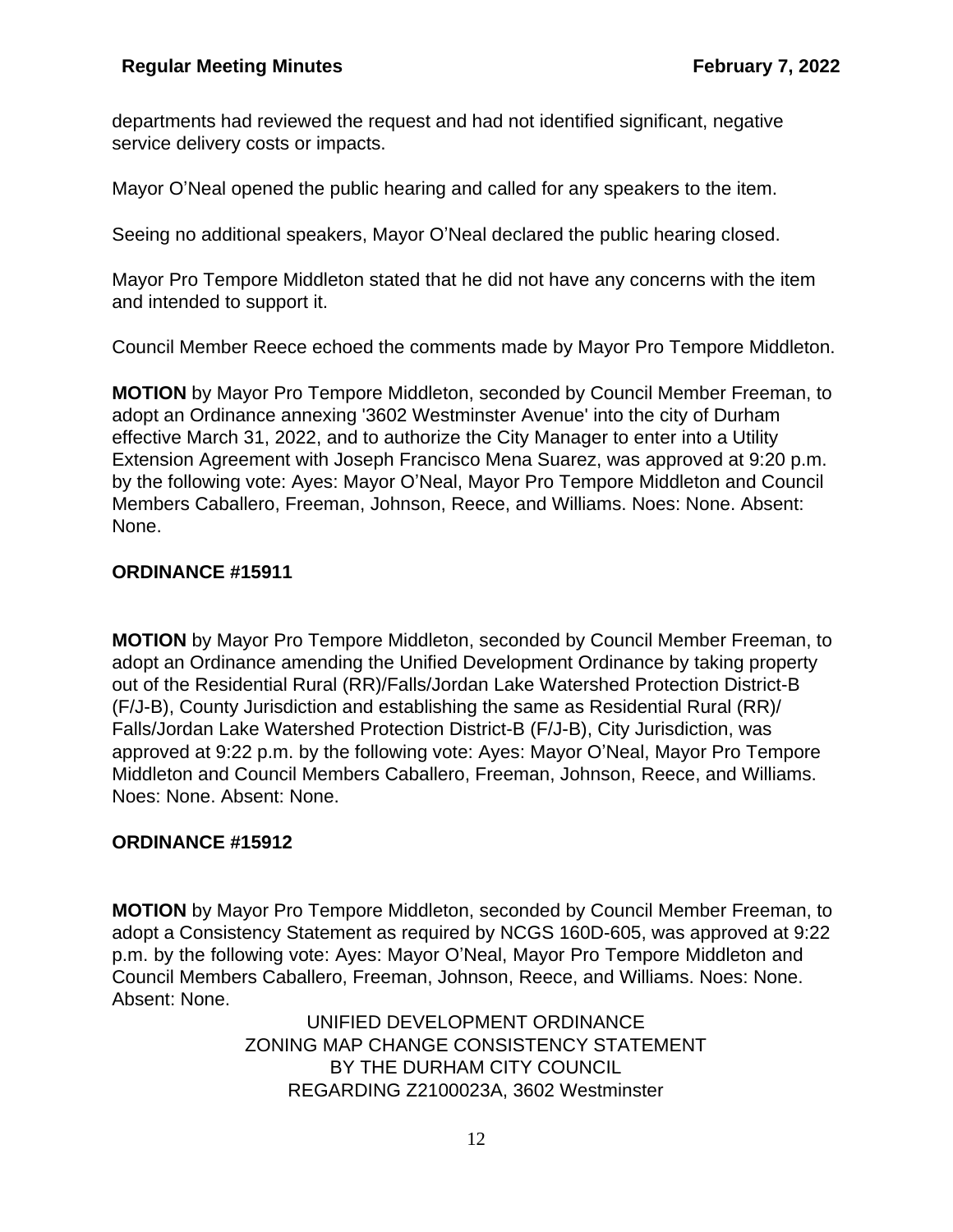WHEREAS the Durham City Council, upon acting upon a zoning map change to the Unified Development Ordinance and pursuant to NCGS 160D-605, is required to approve a statement describing how the action is consistent with the Durham Comprehensive Plan; and

WHEREAS the Durham City Council, upon acting upon a zoning map change to the Unified Development Ordinance and pursuant to NCGS 160D-605, is required to provide a brief statement indicating how the action is reasonable and in the public interest.

NOW THEREFORE, BE IT ADOPTED BY THE DURHAM CITY COUNCIL AS APPROPRIATE:

That final action regarding zoning map change Z2000023A, 3602 Westminster is based upon review of consistency with the Durham Comprehensive Plan and any other officially adopted plan that is applicable;

That the proposed zoning map change designation is consistent with the Future Land Use Designation on the property; and

That the proposed zoning map change is reasonable and in the public interest based upon the information provided within the staff memo and associated documents submitted to the City Council, and the information provided through the public hearing.

## **SUBJECT: ITEM 13: ZONING MAP CHANGE – BULL CITY TOWNHOMES (PR# 15186)**

Michael Stock, Senior Planner, stated for the record that the City-County Planning Department hearing item had been advertised and noticed in accordance with state and local law and that affidavits of the notices were on file in the Planning Department and provide the following staff report:

Mark Bullock of Ramarama, Inc. proposed to change the zoning designation of two parcels of land totaling 12.25 acres located at 1343 Ellis and 1326 Clinton Roads. The current zoning was Rural Residential (RR). The applicant proposed to change the designation to Residential Suburban- Multifamily with a development plan (RS-M(D)). The proposal was to allow for a maximum of 147 townhomes, and in addition to building design commitments, will connect Lynley Road and Carywood Drive with a public street and improve Lynley to current street standards. The properties were currently designated Low Density Residential on the Future Land Use Map (FLUM). The proposed RS-M(D) zoning was inconsistent with the designated Future Land Use. If the proposed zoning was approved staff recommended a change to the FLUM to designate the property as Medium Density Residential. The Planning Commission heard thie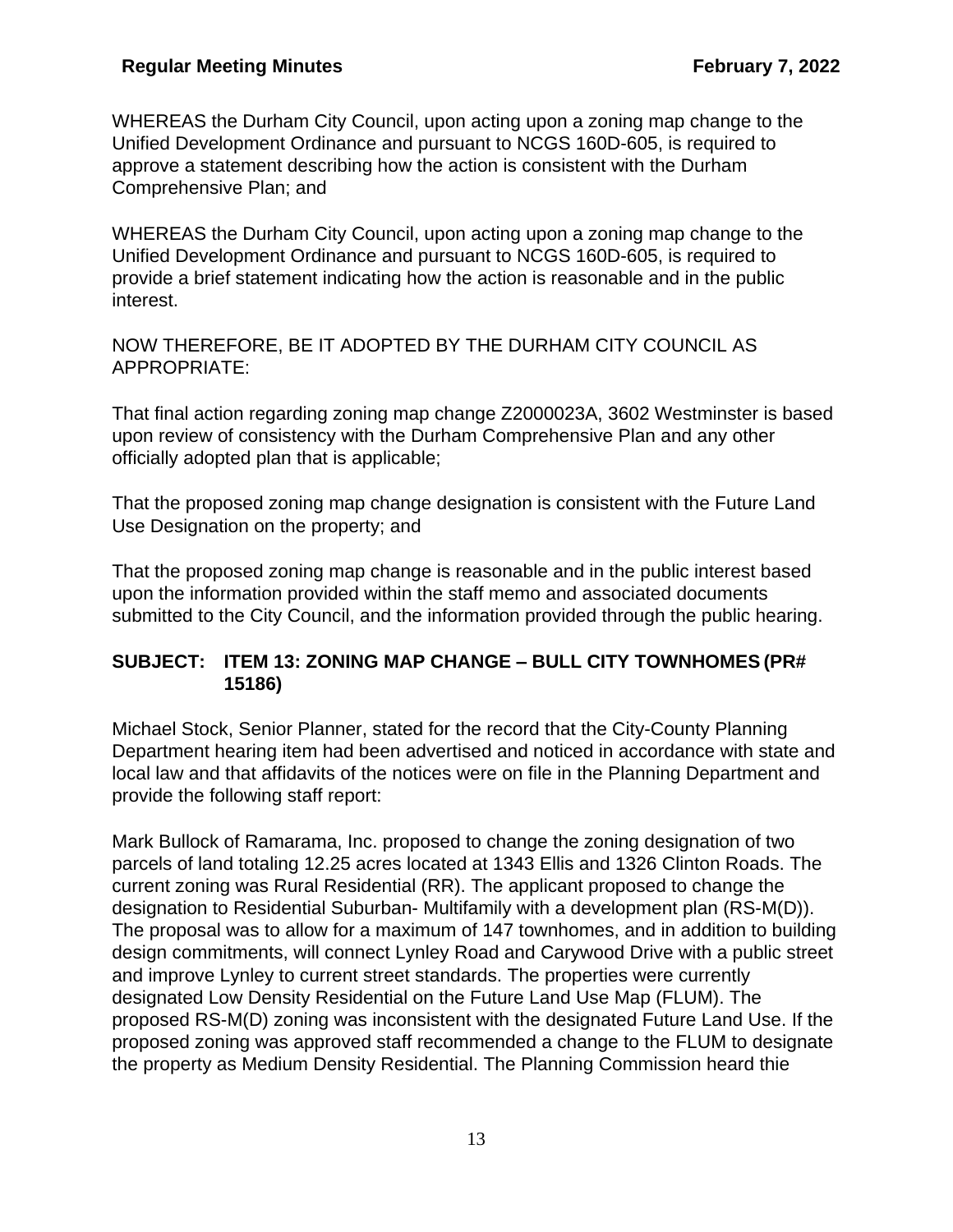request at its September 14, 2021, and failed to recommend approval with a vote of 0- 13.

Mayor O'Neal opened the public hearing and asked for speakers to the item.

James Osler, resident of Durham, spoke in opposition of the item and cited the immense amount of development taking place in that part of the city, increased traffic, and the drainage of a pond nearby that has caused negative environmental impacts.

Steve Daveris, resident of Durham, stated that while he was in favor of development, it needed to be done in a respectable way and asked Council not to support the item.

Arnie Johnson, resident of Durham, spoke in opposition of the item and expressed concerns regarding the increased development. He cited a recent traffic incident where a speeding driver knocked down his mailbox to demonstrate the existing traffic issues.

Gabe Corillo, resident of Durham, stated that the traffic in the area was dangerous and that 147 additional townhomes would make that safety hazard worse.

Charles Hanson, resident of Durham, stated that increased construction trucks in the area would cause more damage to the roads and due to an incoming Publix grocery store, there would be even more traffic.

Mark Bullock and Cliff of Credel Engineering, representatives of the applicant, spoke in favor of the item and highlighted the following: the proposed density was consistent with the area, the townhomes were going to be affordable, the pond referenced previously was manmade and no longer served a usable purpose, and that Ellis Road was maintained by North Carolina Department of Transportation.

Joseph Williams, resident of Durham ,stated that the area had a lot of traffic; expressed concerns due to the increased crime Durham was experiencing; and felt that additional residents in more townhomes was going to be detrimental to seniors.

Phillip Lawson, resident of Durham, recognized the need to have more housing, but cited the proposal was too dense for the area.

Seeing no additional speakers, Mayor O'Neal declared the public hearing closed.

Council Member Johnson asked what roads the access point to the development was going to be on.

Mr. Stock responded that the access was to be on Carry Wood Drive and Lynnly Road.

Council Member Johnson asked if there was a traffic impact analysis.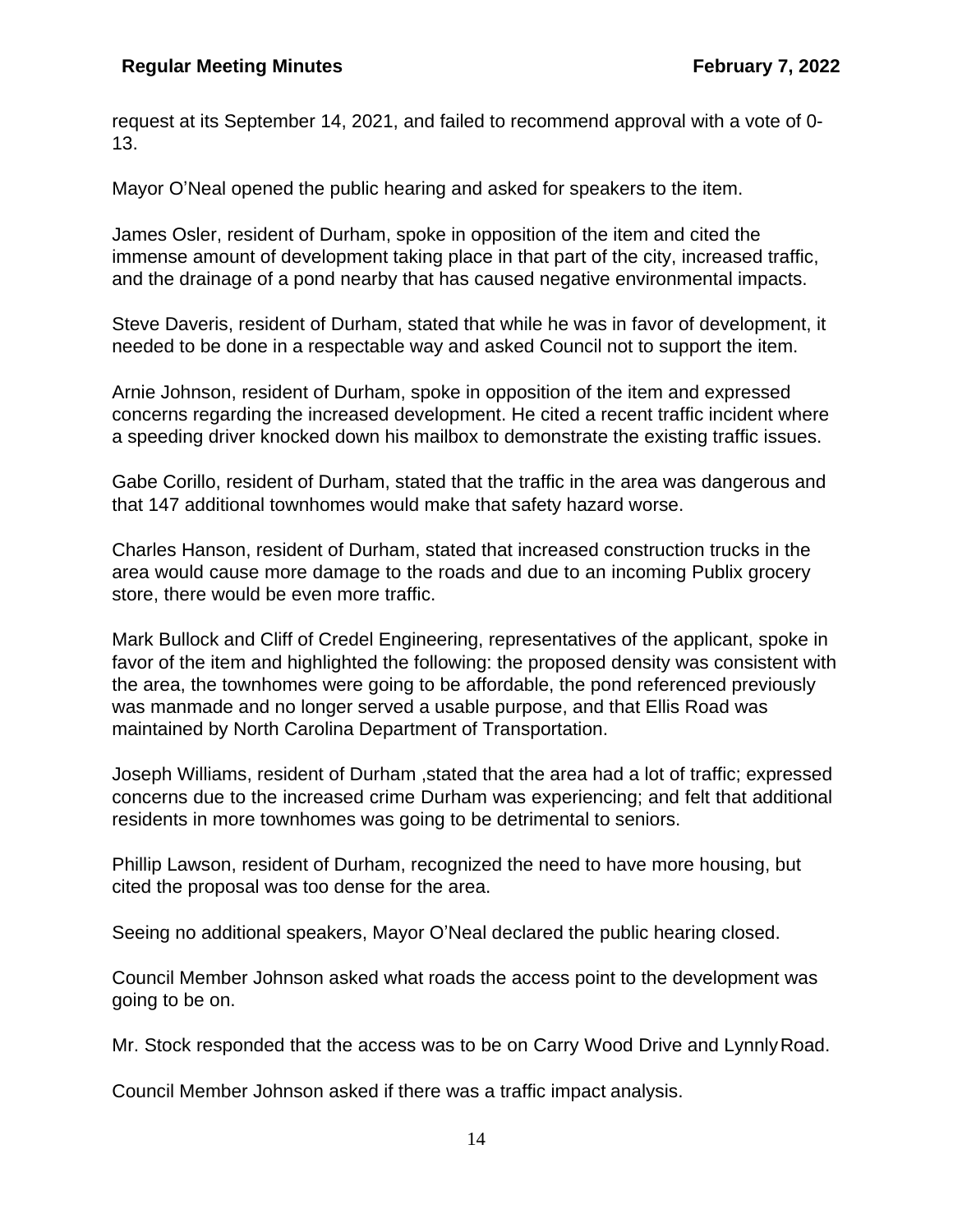Mr. Stock stated that the project was too small to require a traffic impact analysis.

Council Member Johnson asked if the applicant had considered proffers toward the Durham Affordable Housing Fund or Durham Public Schools.

Mr. Bullock noted that the applicant had not made any proffers, but was willing to make the standard proffer of \$500 per additional student that the proposal was going to add to DPS.

Council Member Johnson asked for more details regarding the community engagement that took place.

Mr. Bullock responded that the community engagement meeting took place virtually via zoom and that many of the opponents that were present at the council meeting were at that meeting as well. He also stated that 300 notices were mailed to the required property owners.

Council Member Johnson asked if the developer made changes to the proposal as a result of the community meeting.

Mr. Bullock confirmed that they changed language regarding the density from a set 147 units to 'up to' 147 units. However, until a builder and development plan were a part of the project he was unable to confirm exactly how many units would be built.

Council Member Johnson expressed concerns regarding the lack of specificity of the project.

Mr. Stock noted that staff was unaware that there was no clear number of units being proposed and that if the number dropped below 80% of the density of the development plan was then the property had to be rezoned.

Mayor Pro Tempore Middleton asked about the traffic impacts without requiring aTraffic Impact Analysis.

Bill Judge, Assistant Director of Transportation, advised that a basic capacity analysis of the daily volume of Ellis Road was conducted, which was the nearest major road.

Mayor Pro Tempore Middleton asked for clarification on one of the comments in the staff report regarding non-compliance with the Comprehensive Transportation Plan.

Mr. Stock stated that a bike lane improvement on Ellis Road had not been addressed.

Mayor Pro Tempore Middleton asked if the FLUM would need to be updated.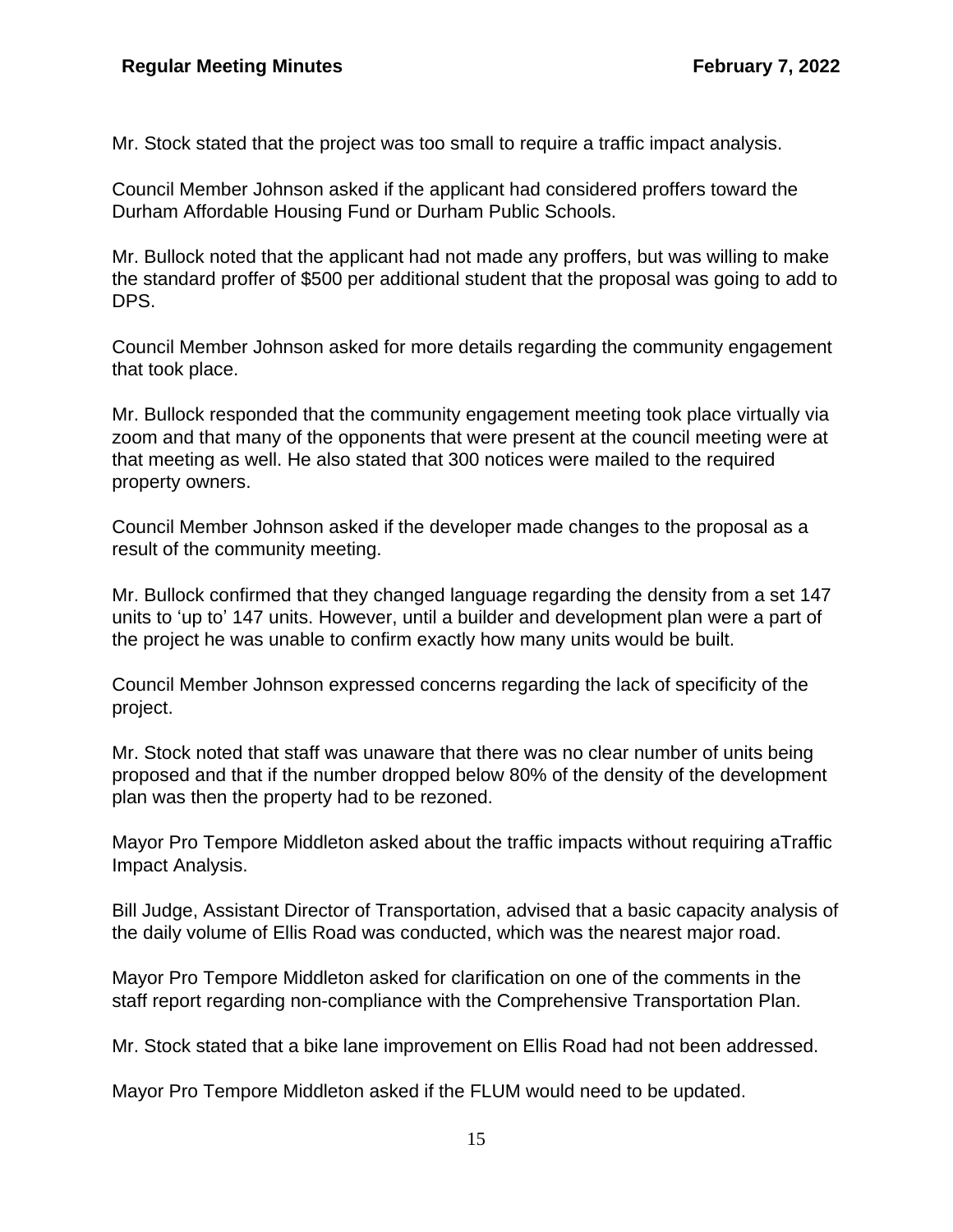Mr. Stock advised that the FLUM would need to be updated if the item had been approved.

Mayor Pro Tempore Middleton asked what the average price point was going to be for the proposed development.

Mr. Bullock stated that he was looking to be priced around \$300,000.

Mayor Pro Tempore Middleton asked if a community meeting was held.

Mr. Bullock stated that they had a virtual zoom meeting for the community.

Mayor Pro Tempore Middleton asked if there was a timeline as to when a confirmed number of units would be known.

Mr. Bullock stated that because his company would not be the company developing the land, he had no timeline.

Mayor Pro Tempore Middleton echoed the concerns made by Council Member Johnson regarding the lack of specificity and community engagement. He suggested that the applicant may benefit from additional time to add some more details.

Council Member Caballero asked if there were any proffers regarding sidewalks and road improvements.

Mr. Bullock stated that he was amenable to those improvements.

Council Member Freeman made the distinction between affordable housing and an affordable price and that she wanted to ensure that the profit of such a development had a benefit to the city. She expressed concerns regarding the lack of specificity and community engagement; echoed the call for the applicant to take more time to enhance their proposal; and asked staff what a delay would look like.

Mr. Stock suggested that the public hearing be closed and the item referred back to the Planning Department as keeping the hearing open would offer limited time for review.

Mr. Bullock provided a timeline of how long it had taken the item to reach Council since 2018 and that he had dealt with several staff members over the course of that time.

Council Member Johnson advocated for a delay based on not knowing the amount of units to be developed.

Council Member Reece expressed encouragement for what the project had the potential to be, but highlighted that the many staff changes that Mr. Bullock mentioned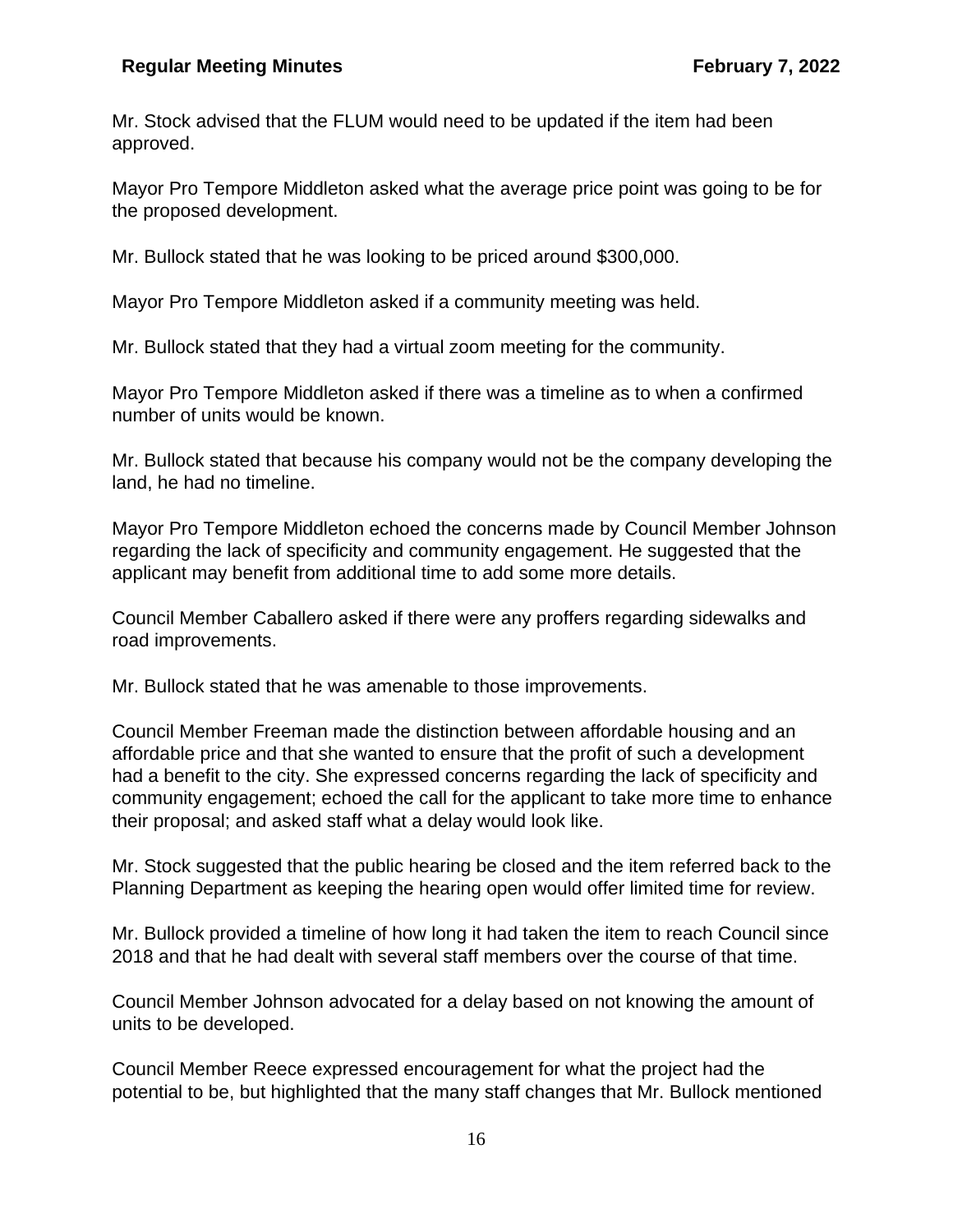was a direct reflection of limited staff resources in the Planning Department. He advocated for more staff resources in order to assist local developers to create the best possible project and to present it before Council.

Mr. Bullock stated that he was amenable to doing further community engagement, as long as it did not require him to start the project from the beginning.

Council Member Caballero thanked staff and the applicant for their work and echoed the comments made by Council Member Reece regarding staff capacity. She expressed words of encouragement and appreciation due to the applicant being a local developer from Durham.

Mr. Stock suggested a 60-day continuance of the item.

Mayor Pro Tempore Middleton supported the request for a continuance and spoke to black wealth through homeownership.

Council Member Freeman made the distinction between a continuance to a date certain and referring an item back to the Department. She also offered assistance in participating in the community engagement.

Mayor O'Neal asked staff to also explain the distinction between a continuance to a date certain and referring an item back to the Department.

Mr. Stock stated that a continuance would have left the public hearing open to a specific meeting date which could have created specific barriers if a certain component was not met or reviewed by the date needed to be on the agenda for that meeting and that a continuance would go back to the Department and be re-advertised for whenever they brought the item back after the review or any changes.

Sara Young, Director of the Planning Department, clarified that referring the item back to the Department did not mean that the item was starting from the beginning of the entire process.

Council Member Williams expressed his support for any requests made by the Planning Department so that the process could improve for future developments.

The item was referred back to the Planning Department.